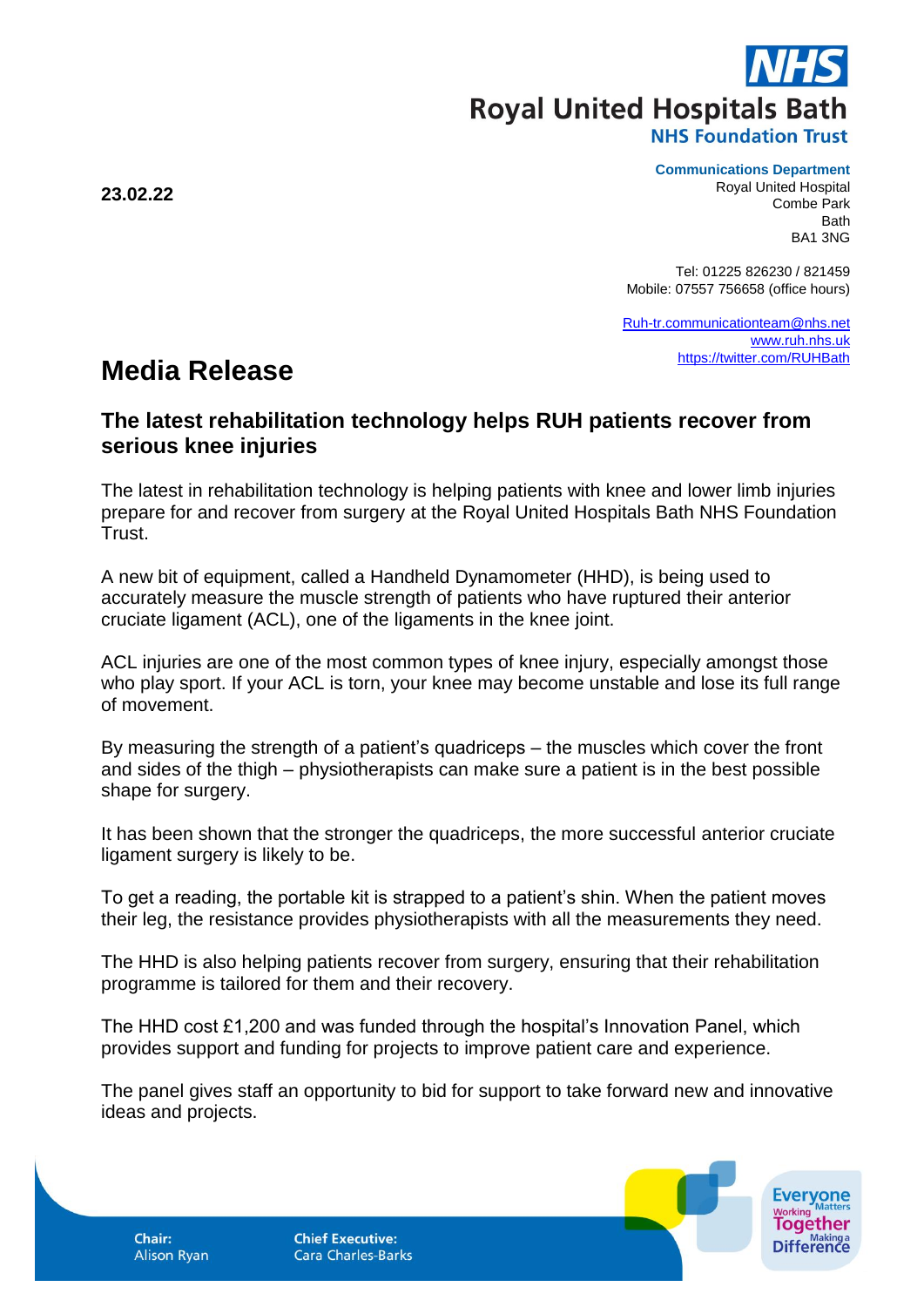Specialist MSK Physiotherapist Paul Minty, who applied to the panel for funding to buy the HHD, said: "The Handheld Dynamometer has had such a positive impact, for our patients and for me and my colleagues too.

"Each test takes just a couple of minutes and the measurements that the HHD gives helps us to ensure our patients are stronger and in the very best condition for surgery, which will improve their outcomes.

"It's also helping them recover from surgery more quickly and effectively by allowing us to accurately measure their muscle strength and adjust their rehabilitation programme accordingly.

"Patients like it because using the HHD they can see how their strength is improving and our surgeons like it too because they can see that a patient is in the best possible shape for surgery.

…

…

"The RUH is one of just a handful of hospitals with this bit of kit, which shows our commitment to quality improvement and innovation."

The HHD has proved so successful that the physiotherapy team has started using it to help with rehabilitation from other joint injuries too.

**Ends**

## **Notes to Editor:**

The Royal United Hospitals Bath NHS Foundation Trust provides acute treatment and care for a catchment population of around 500,000 people in Bath, and the surrounding towns and villages in North East Somerset and Western Wiltshire. The hospital provides healthcare to the population served by four Clinical Commissioning Groups: Bath & North East Somerset CCG, Wiltshire CCG, Somerset CCG and South Gloucestershire CCG.

The Trust provides 759 beds and a comprehensive range of acute services including medicine and surgery, services for women and children, accident and emergency services, and diagnostic and clinical support services.

In 2015 The Royal United Hospitals NHS Foundation Trust acquired the Royal National Hospital for Rheumatic Diseases (RNHRD) NHS Foundation Trust. The RNHRD treats patients from across the country offering services in rheumatology, chronic pain and chronic fatigue syndrome/ME, cancer related fatigue and fatigue linked to other long term conditions such as multiple sclerosis.

The RUH is changing - we have an exciting programme of redevelopment underway transforming our site and further improving the services we provide. The Trust has opened the purpose-built RNHRD and Brownsword Therapies Centre and is now working towards the new Dyson Cancer Centre. For more details visit: [www.ruh.nhs.uk/about/fit\\_for\\_the\\_future](http://www.ruh.nhs.uk/about/fit_for_the_future)

**Alison Ryan** 

**Chair:** 

**Chief Executive: Cara Charles-Barks**